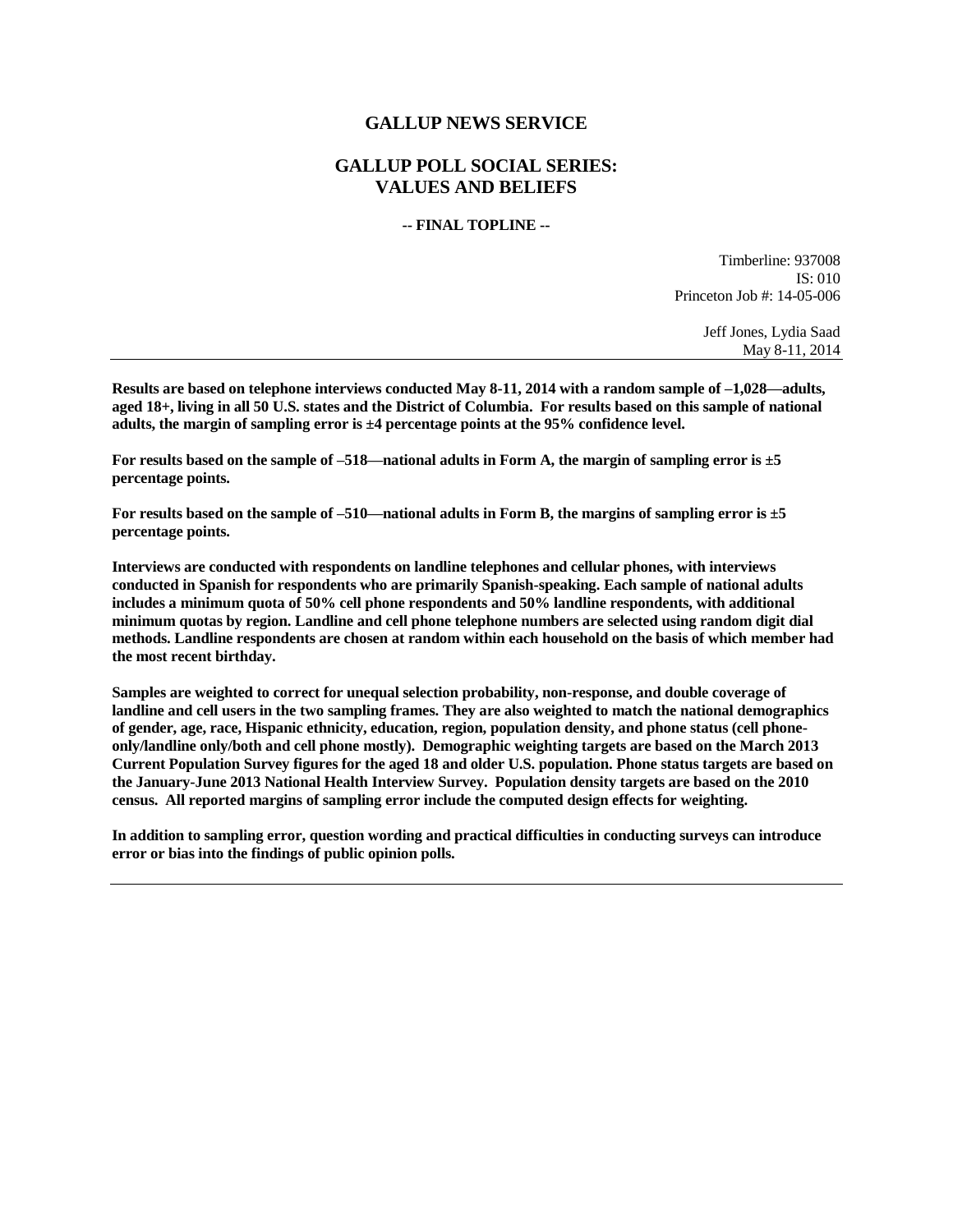14. *(Asked of a half sample)* When a person has a disease that cannot be cured, do you think doctors should be allowed by law to end the patient's life by some painless means if the patient and his or her family request it?

# **BASED ON –518-- NATIONAL ADULTS IN FORM A**

|                | Yes | $\underline{\mathrm{No}}$ | No opinion     |
|----------------|-----|---------------------------|----------------|
| 2014 May 8-11  | 69  | 27                        | $\overline{4}$ |
| 2013 May 2-7   | 70  | 27                        | 3              |
| 2012 May 3-6   | 64  | 33                        | 3              |
| 2011 May 5-8   | 67  | 28                        | 5              |
| 2010 May 3-6   | 66  | 29                        | 5              |
| 2008 May 8-11  | 68  | 30                        | $\overline{2}$ |
| 2007 May 10-13 | 71  | 27                        | $\overline{2}$ |
| 2006 May 8-11  | 69  | 27                        | $\overline{4}$ |
| 2005 May 2-5   | 75  | 24                        | 1              |
| 2004 May 2-4   | 69  | 29                        | $\overline{2}$ |
| 2003 May 19-21 | 72  | 25                        | 3              |
| 2002 May 6-9   | 72  | 26                        | $\overline{2}$ |
| 2001 May 10-14 | 65  | 31                        | $\overline{4}$ |
| 1996 Jul 26-28 | 69  | 26                        | 5              |
| 1996 Apr 9-10  | 75  | 22                        | 3              |
| 1990 Nov 15-18 | 65  | 31                        | $\overline{4}$ |
| 1973 Jul 6-9   | 53  | 40                        | $\tau$         |
| 1950 Jan 8-13  | 36  | 54                        | 10             |
| 1947 Jun 6-11  | 37  | 54                        | 9              |